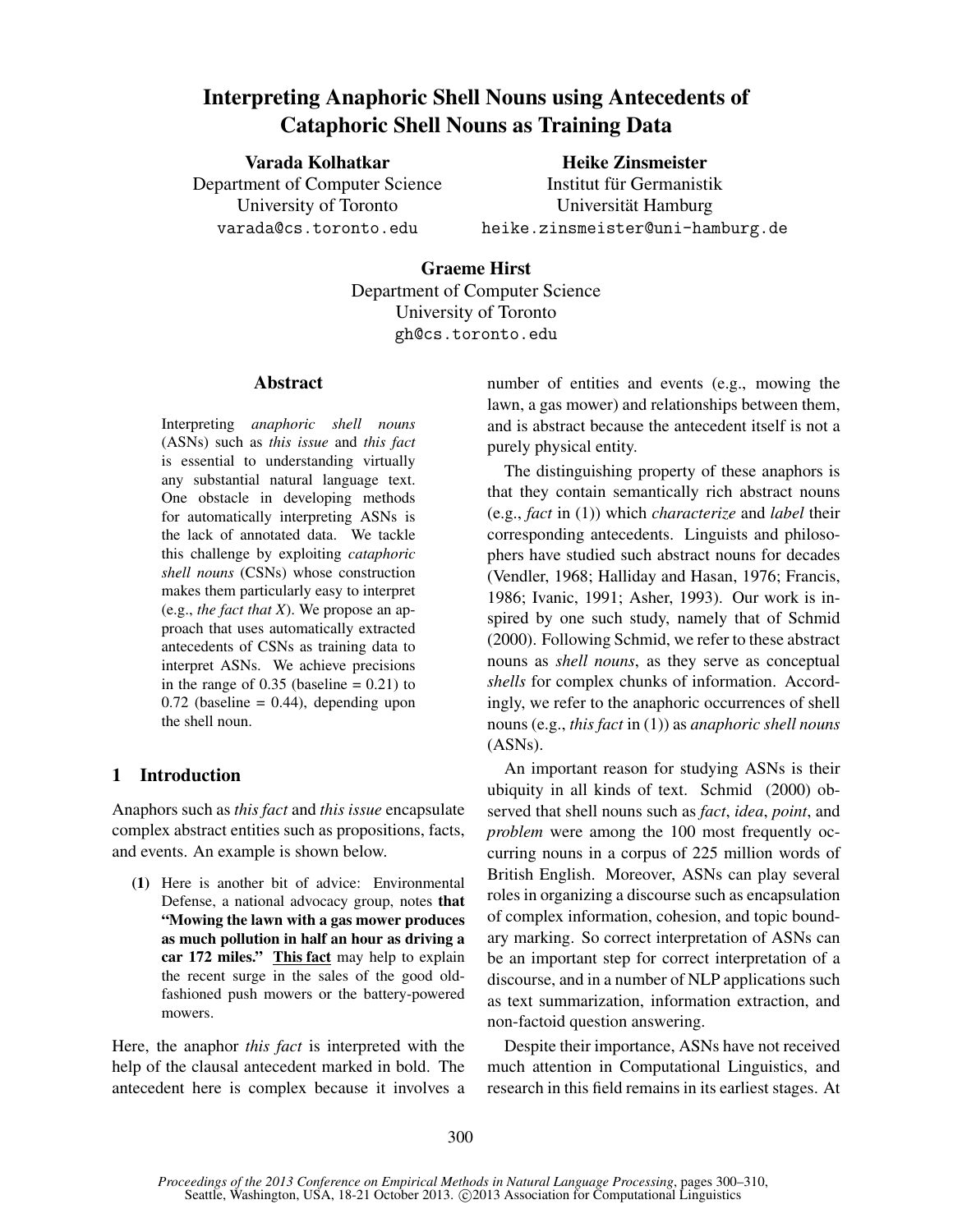present, the major obstacle is that there is very little annotated data available that could be used to train a supervised machine learning system for robustly interpreting these anaphors, and manual annotation is an expensive and time-consuming task.

We tackle this challenge by exploiting a category of examples, as shown in (2), whose construction is particularly easy to interpret.

#### (2) Congress has focused almost solely on the fact that special education is expensive – and that it takes away money from regular education.

Here, in contrast with (1), *the fact* is not anaphoric in the traditional sense, but is an easy case of a forward-looking anaphor — a cataphor. While the resolution process of *this fact* in (1) is quite challenging as it requires the use of semantics and world knowledge, it is fairly easy to interpret *the fact* in (2) based on the syntactic structure alone. We refer to these easy-to-interpret cataphoric occurrences of shell nouns as *cataphoric shell nouns* (CSNs). The interpretation of both ASNs and CSNs will be referred to as *antecedent*. <sup>1</sup> The antecedent of *the fact* in (2) is given in the post-nominal *that* clause. We use the term *shell concept* to refer to the general *notion* of a shell noun, i.e., the semantic type of the antecedent. For example, the notion of an *issue* is an important problem which requires a solution.

In this work, we propose an approach to interpret ASNs that exploits *unlabelled* but easy-to-interpret CSN examples to extract characteristic features associated with the antecedent of different shell concepts. We evaluate our approach using crowdsourcing. Our results show that these unlabelled CSN examples provide useful linguistic properties that help in interpreting ASNs.

# 2 Related work

The resolution of anaphors to non-nominal antecedents has been well analyzed taking discourse structure and semantic types into account (Webber, 1991; Passonneau, 1989; Asher, 1993). Most work in machine anaphora resolution, however, is restricted to anaphora that involve nominal antecedents only (Poesio et al., 2011).

There are some notable exceptions which have tackled the challenge of interpreting non-nominal antecedents (Eckert and Strube, 2000; Strube and Müller, 2003; Byron, 2004; Müller, 2008). These approaches are limited as they either rely heavily on domain-specific syntactic and semantic annotation or prepossessing, or mark only verbal proxies for non-nominal antecedents.

Recently, Kolhatkar and Hirst (2012) presented a machine-learning based resolution system for *this issue* anaphora, identifying full syntactic phrases as antecedents. Although they achieved promising results, their approach was limited in two respects. First, it focused on only one type of shell noun anaphora (*issue* anaphora). Second, their training data was restricted to MEDLINE abstracts in which *this issue* is used in a rather systematic way. Furthermore, their work is based on manually labelled ASN antecedents, whereas we use automatically identified CSN antecedents, which we interpret as explicitly expressed antecedents in comparison to the more implicitly expressed ASN antecedents.

Using explicitly expressed structure in the text to identify implicit structure is not new. The same idea has been applied before in computational linguistics. Marcu and Echihabi (2002) identified implicit discourse relations using explicit ones. Markert and Nissim (2005) used Hearst's (1992) explicit patterns to learn lexical semantic relations for NPcoreference and *other*-anaphora resolution from the web. Although our work focuses on a different topic, the methodology is in the same vein.

#### 3 Hypothesis of this work

The hypothesis of this work is that CSN antecedents and ASN antecedents share some linguistic properties and hence linguistic knowledge encoded in CSN antecedents will help in interpreting ASNs. Accordingly, we examine which features present in CSN antecedents are relevant in interpreting ASNs.

The motivation and intuition behind this hypothesis is as follows. The antecedents of both ASNs and CSNs represent the corresponding shell concept. So are there any characteristic features associated with this shell concept? Do speakers of English follow certain patterns of syntactic shape or words, for instance, when they state facts, decisions,

<sup>1</sup>Sadly, the more-logical term for the interpretation of a CSN, *succedent*, does not actually exist.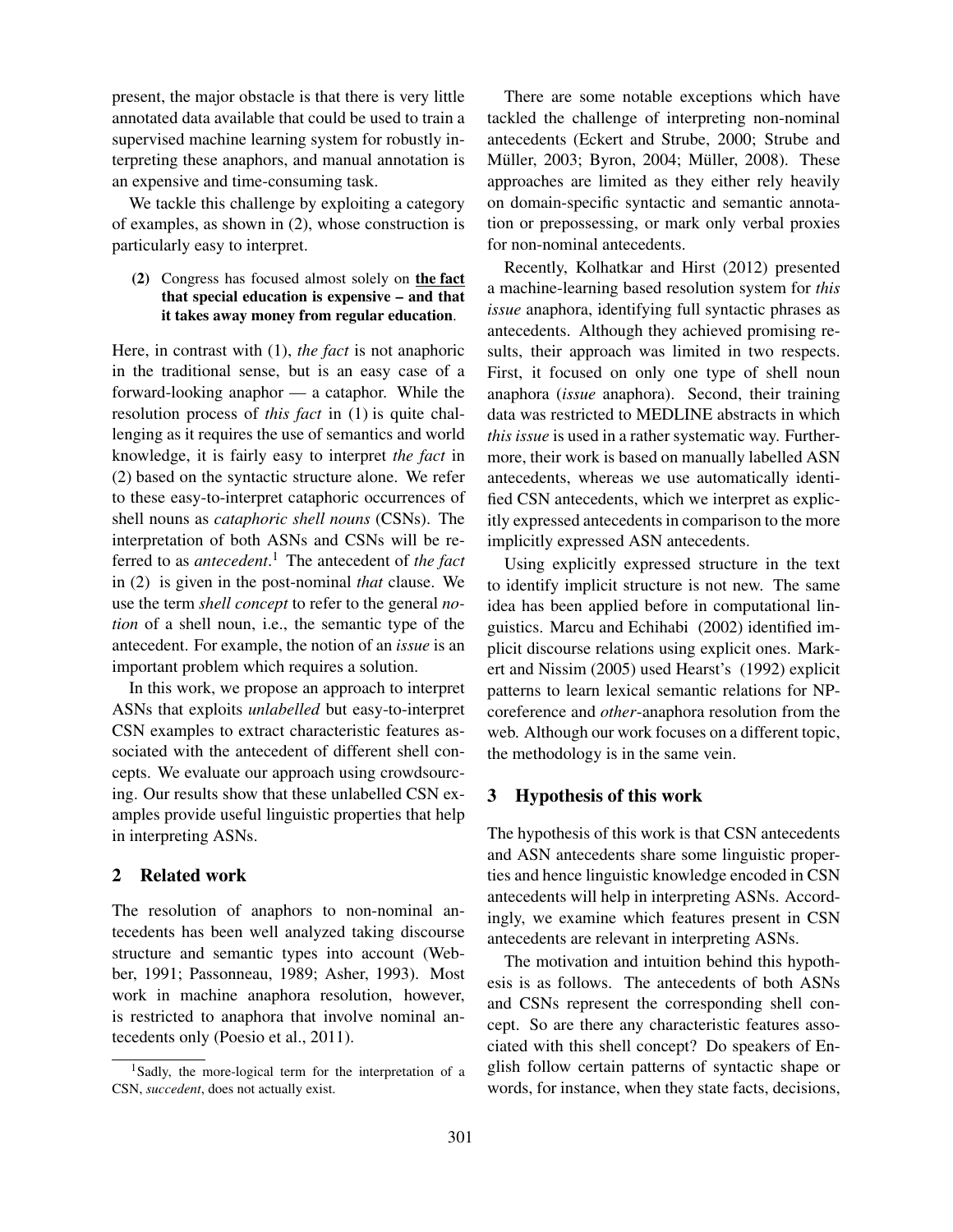

Figure 1: Overview of our approach

or issues? There is an abundance of data for CSN antecedents and if we are able to capture particular linguistic characteristic features associated with a shell concept using this data, we can use this information to interpret ASNs. For instance, example (2) demonstrates characteristic properties of antecedents of the shell noun *fact* including that (a) they are propositions and are generally expressed with clauses or sentences rather than noun phrases, and (b) they are generally expressed in the present tense. Observe that these properties also hold for the antecedent of *this fact* in example (1).

We test our hypothesis by building machine learning models that are trained on automatically extracted CSN antecedents and then applying these models to recover ASN antecedents. Figure 1 shows an overview of our methodology.

#### 4 Background

Formal definition *Shell-nounhood* is a functional notion; it is defined by the *use* of an abstract noun rather than the inherent properties of the noun itself (Schmid, 2000). An abstract noun is a shell noun when the speaker decides to *use* it as a shell noun.

Shell noun categorization Schmid (2000) gives a list of 670 English nouns which are frequently used as shell nouns. He divides them into six broad semantic classes: *factual*, *linguistic*, *mental*, *modal*, *eventive*, and *circumstantial*. Table 1 shows this classification, along with example shell nouns for each category. For this work, we selected six frequently occurring shell nouns covering four of Schmid's six classes: *fact* and *reason* from factual, *issue* and *decision* from mental, *question* from linguistic, and *possibility* from modal. These shell nouns tend to have antecedents that lie within a single sentence. We excluded *eventive* and *circumstan-*

| <b>Class</b>   | <b>Description</b> | <b>Examples</b> |  |  |  |
|----------------|--------------------|-----------------|--|--|--|
| factual        | states of affairs  | fact, reason    |  |  |  |
| linguistic     | linguistic acts    | question        |  |  |  |
| mental         | ideas              | issue, decision |  |  |  |
| modal          | judgements         | possibility     |  |  |  |
| eventive       | events             | act, reaction   |  |  |  |
| circumstantial | situations         | situation, way  |  |  |  |

Table 1: Schmid's classification of shell nouns. The nouns given in the *Example* column tend to occur frequently with the respective class. The shell nouns used in this work are shown in boldface.

| <b>Pattern</b> | Example                                             |
|----------------|-----------------------------------------------------|
| $N$ -to        | Several people at the group said the <b>deci-</b>   |
|                | sion <i>to write the letters</i> was not controver- |
|                | sial internally.                                    |
| $N$ -be-to     | The principal <b>reason is to</b> create a repre-   |
|                | <i>sentative government</i> rather than to select   |
|                | the most talented person.                           |
| N-that         | Mr. Shoval left open the <b>possibility</b> that    |
|                | Israel would move into other West Bank              |
|                | cities.                                             |
| N-be-that      | The simple and reassuring fact is that a            |
|                | future generation of leaders is seeking new         |
|                | challenges during challenging times.                |
| $N$ -wh        | There is now some question whether the              |
|                | country was ever really in a recession.             |
| $N$ -be-wh     | Of course, the central, and probably in-            |
|                | soluble, <b>issue is whether</b> animal testing is  |
|                | cruel.                                              |

Table 2: Easy-to-interpret CSN patterns given by Schmid (2000). In the *Example* column, the patterns are marked in boldface and the antecedents are marked in italics.

*tial* classes because the shell nouns in these classes tend to have rather unclear and long antecedents.<sup>2</sup>

Shell noun patterns Schmid (2000) also provides a number of lexico-grammatical patterns for shell nouns. In Section 1, we noted two such patterns: *this-N* (*this fact* in example (1)) and *N-that* (*fact that* in example (2)). We also noted that CSNs with pattern *N-that* are fairly easy to interpret compared to the ASN pattern *this-N*. Table 2 shows some other easy-to-interpret CSN patterns given by Schmid. Generally, for all these patterns, the antecedent is

<sup>2</sup>These observations are based on an exploratory pilot annotation we carried out on sample data of 150 ASN instances.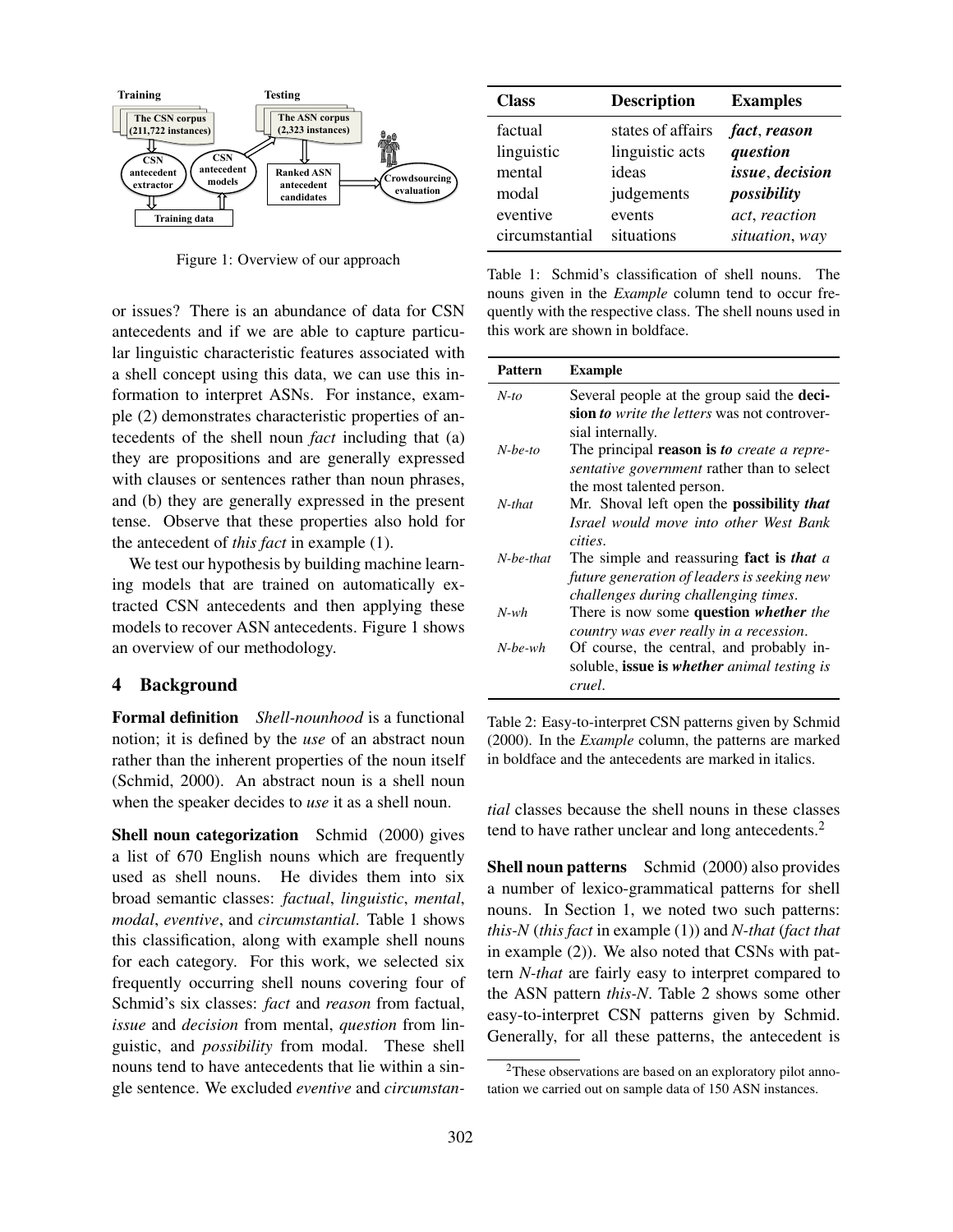quite easy to extract with a few predefined rules.

Shell antecedent properties Antecedents of CSNs and ASNs share some properties while they are distinguished by others. The distinguishing property is that CSNs, by their construction, have their antecedents in the same sentence, as shown in example (2). On the other hand, ASNs can have long-distance as well as short-distance antecedents.<sup>3</sup> The common properties are as follows. First, antecedents of both ASNs and CSNs represent the corresponding shell concept, e.g., the notion of a *fact* or an *issue*. Second, in both cases, the antecedents are complex abstract entities, which involve a number of entities and relationships between them. Finally, in both cases, there is no one-to-one correspondence between the syntactic type of an antecedent and semantic type of its referent (Webber, 1991). For instance, a semantic type such as *fact* can be expressed with different syntactic shapes such as a clause, a verb phrase, or a complex sentence. Conversely, a syntactic shape, such as a clause, can function as several semantic types, including *fact*, *proposition*, and *event*.

#### 5 Training phase

As shown in Figure 1, the goal of the training phase is to build training data from CSNs and their antecedents and train models which can be used for resolving ASNs.

# 5.1 The CSN corpus

We automatically constructed a corpus, a subset of the New York times (NYT) corpus<sup>4</sup>, which contains 211,722 sentences following CSN patterns from Table 2. We considered part-of-speech information<sup>5</sup> while looking for the patterns. For instance, instead of the pattern *N-that*, we actually looked for {shell noun *NN that IN*}.

#### 5.2 Antecedent extractor for CSNs

The goal of the antecedent extractor is to create automatically labelled CSN antecedent data. Recall that antecedents of CSNs can be extracted using simple predefined rules that are based on the syntactic structure alone. For instance, the antecedent extraction rule for example (2) would be: if the example follows the pattern *fact-that*, extract the post-nominal *that* clause as the antecedent. To come up with a list of such extraction rules, we systematically analyzed a sample of examples (about 20 examples) of each pattern for each shell noun. Table 3 summarizes the resulting antecedent extraction rules.

The actual antecedent extraction works as follows. First, we parsed the examples from the CSN corpus using the Stanford parser.<sup>6</sup> Then for each example, we applied rules from Table 3 depending on the shell noun and the pattern it follows to extract an appropriate syntactic constituent as the CSN antecedent. For instance, for the noun *fact* following the *N-that* pattern, as in example (2), we first looked for the NP constituent containing the shell noun *fact*, and then extracted the sentential constituent following the NP constituent as the CSN antecedent. Although, in most of the cases, the antecedent is given in the post-nominal *wh*, *that*, or infinitive clauses, sometimes it is not present in the immediately following clause but is given only as a predicate, as shown in (3).

(3) The primary reason that the archdiocese cannot pay teachers more is that its students cannot afford higher tuition.

In such cases, we looked for the pattern *(VP (VB*  $be\_verb$ )  $X$ ) in the right sibling of the NP containing the pattern *shell noun-that* and extracted *X* as the CSN antecedent.

Two contradictory goals need to be achieved while extracting antecedents of CSNs. The first requires only considering CSNs with high-confidence patterns, whereas the second requires considering as many patterns as possible to allow a wide variety of antecedent examples with different linguistic properties (e.g., syntactic shape). Our antecedent extractor tries to find a balance between the two goals.

<sup>&</sup>lt;sup>3</sup>In our annotated sample data, we observed ASN antecedents as close as the same sentence and as far as 7 sentences away from the anaphor.

<sup>4</sup>http://www.ldc.upenn.edu/Catalog/

catalogEntry.jsp?catalogId=LDC2008T19

<sup>5</sup>http://nlp.stanford.edu/software/tagger. shtml

<sup>6</sup>http://nlp.stanford.edu/software/lex-parser. shtml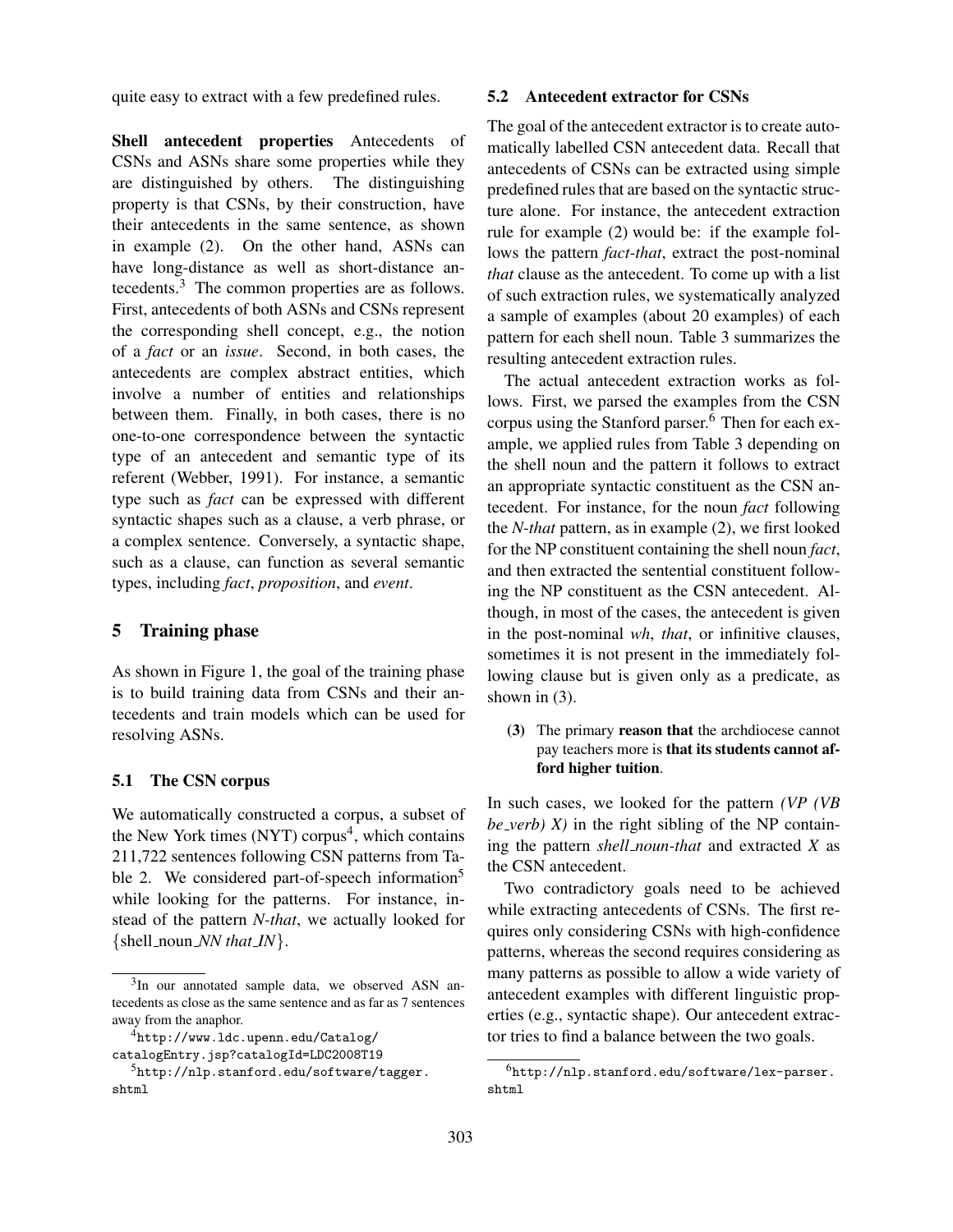|                                    | fact                            | reason                                       | issue                                        | decision                                     | question                                       | possibility                                                  |
|------------------------------------|---------------------------------|----------------------------------------------|----------------------------------------------|----------------------------------------------|------------------------------------------------|--------------------------------------------------------------|
| $N$ -to<br>$N$ -be-to<br>$N$ -that | <i>that</i> clause              | <i>inf</i> clause<br>predicate               | <i>inf</i> clause<br>predicate               | <i>inf</i> clause<br><i>inf</i> clause       | predicate<br><i>inf/wh</i> clause<br>predicate | <i>inf</i> clause<br><i>inf</i> clause<br><i>that</i> clause |
| $N$ -be-that<br>N-wh<br>$N$ -be-wh | <i>that</i> clause<br>wh clause | <i>that</i> clause<br>predicate<br>wh clause | <i>that</i> clause<br>wh clause<br>wh clause | <i>that</i> clause<br>wh clause<br>wh clause | <i>that</i> clause<br>wh clause<br>wh clause   | <i>that</i> clause<br>wh clause                              |

Table 3: Content extraction patterns for CSNs. Patterns in boldface are the prominent patterns for the respective shell noun. *inf* clause = infinitive clause. Discarded patterns are denoted by  $-$ .

To address the first goal, we filter examples following noisy patterns, i.e., the patterns that do not unambiguously encode antecedents of that CSN. For instance, the pattern *N-to* is a highly preferred pattern for *decision*, as shown in (4). The antecedent extraction rule here is relatively simple: if the example follows the pattern *decision-to*, extract the postnominal infinitive clause as the correct antecedent.

(4) President Jacques Chirac's arrogant decision to defy the world and go ahead with two nuclear bomb tests in Polynesia deserves contempt.

But the same pattern is noisy for *reason*. In (5), for example, the actual reason is not given anywhere in the sentence. So we discard the examples following the pattern *N-to* for *reason*.

(5) Investors have had reason to worry about stocks.

We also discard examples with negative determiners, as in (6), because in such cases, the extraction rules do not precisely give the antecedent of the given CSN.

(6) He was careful to repeat anew that he had made no decision to go to war.

For the *N-wh* pattern, we exclude certain *wh* words for certain nouns. For example, we exclude the *wh* word *which* for *question* as the Penn Treebank tagset<sup>7</sup> does not distinguish between *which* as a relative pronoun and as a question. We are interested in the latter but not the former. Other discarded *wh* words include *which* and *when* for *fact*; all *wh* words except *when* and *why* for*reason*, all *wh* words except *how* and *whether* for *issue*; *which*, *whom*, *when*, and *why* for *decision*; *which* and *when* for *question*; and all *wh* words for *possibility*.

To address the second goal of allowing a wide variety of antecedent examples, we try to include as many patterns as possible for each shell noun, as shown in Table 3. For instance, the patterns *question-to* and *question-be-to* will have infinitive clauses as antecedents (marked as VP or S+VP by the parser), whereas for the examples following patterns *question-wh* and *question-be-wh* the antecedent will be in the *wh* clauses (marked as SBAR). For the pattern *question-that*, the antecedent will be in the predicate (similar to example  $(3)$ ), which can be a prepositional phrase, a noun phrase or a clause.

#### 5.3 Models for CSN antecedents

The antecedent extractor gives labels for each instance in the CSN corpus. Using this labelled data, we train machine learning ranking models for different shell concepts that capture the characteristic features associated with that shell concept. The following sections describe each step of our ranking models in detail.

### 5.3.1 Candidate extraction

The first step is to extract the set of eligible antecedent candidates  $C = \{C_1, C_2, ..., C_k\}$  for the CSN instance  $a_i$ . To train a machine learning model we need positive and negative examples. We already have positive examples for antecedent candidates the *true* antecedents given by the antecedent extractor. But we also need negative examples of antecedent candidates. By their construction, CSNs have their antecedents in the same sentence. So we extract all syntactic constituents of this sentence, given by the Stanford parser. All the syntactic constituents, except the *true* antecedent, are considered as negative examples. With this candidate extraction method, we end up with many more negative exam-

<sup>7</sup>The Stanford tagger we employ uses the Penn Treebank tagset (Marcus et al., 1993).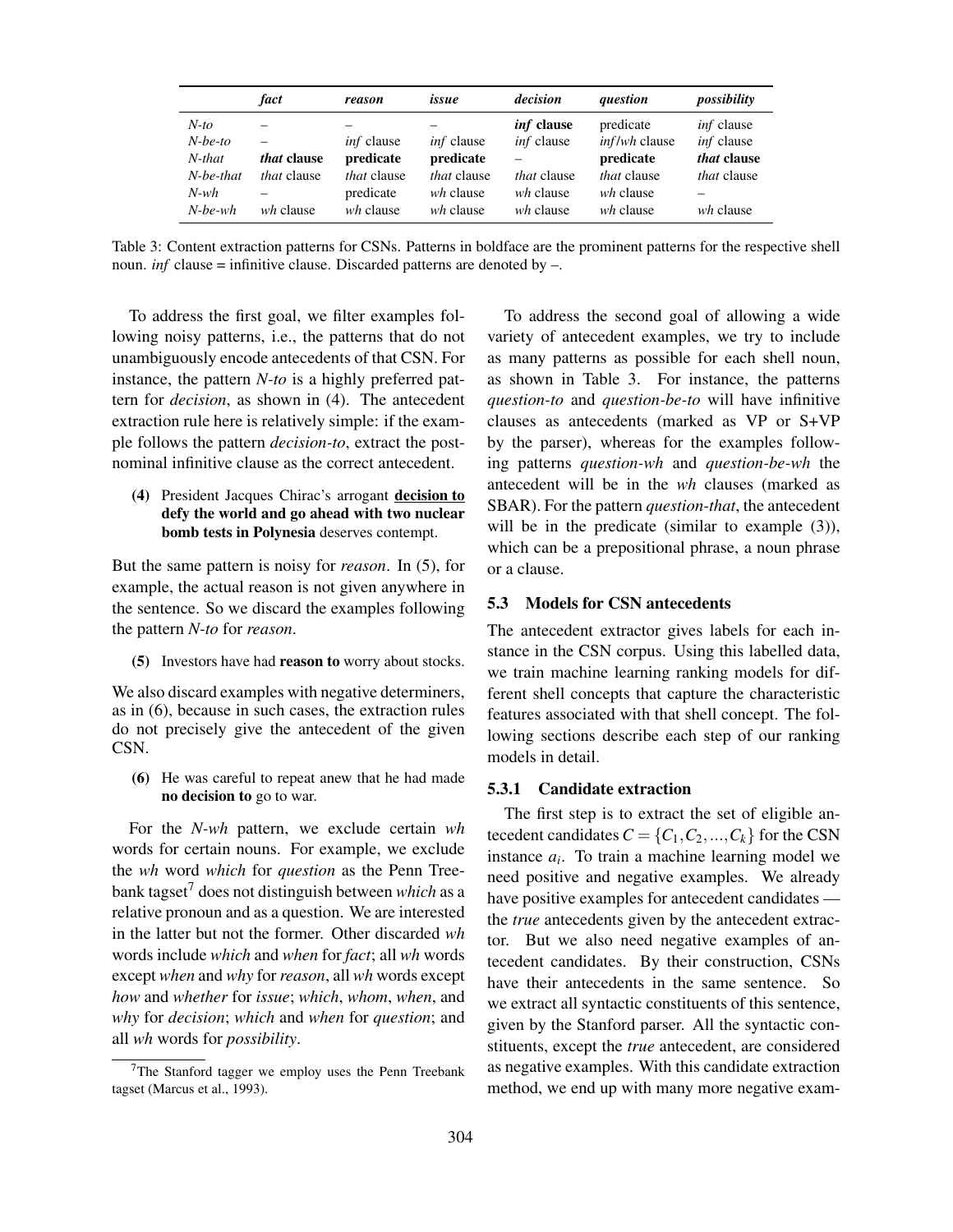ples than positive examples, but that is exactly what we expect with ASN antecedent candidates, i.e., the test data on which we will be applying our models.

# 5.3.2 Features

Although our problem is similar to anaphora resolution, we cannot make use of the usual anaphora or coreference resolution features such as agreement or string matching (Soon et al., 2001) because of the nature of ASN and CSN antecedents. We came up with a set of features based on the properties that were common in both ASN and CSN antecedents, according to our judgement.

Syntactic type of the candidate (S) We observed that each shell noun prefers specific CSN patterns and each pattern involves a particular syntactic type. For instance, *decision* prefers the pattern *N-to* and consequently realizes as its antecedents more verb phrases than, for example, noun phrases. We employ two versions of syntactic type: fine-grained syntactic type given by the Stanford parser (e.g., NP-TMP, RRC) and coarse-grained syntactic type (e.g., NP, VP, S, PP) in which we consider ten basic syntactic categories and map all fine-grained syntactic types to these categories.

Context features (C) Context features allow our models to learn about the contextual clues that signal the antecedent. This class contains two features: (a) coarse-grained syntactic type of left and right siblings of the candidate, and (b) part-of-speech tag of the preceding and following words of the candidate.

Embedding level features (E) These features (Müller,  $2008$ ) encode the embedding level of the candidate within its sentence. We consider two embedding level features: top embedding level and immediate embedding level. Top embedding level is the level of embedding of the given candidate with respect to its top clause (the root node), and immediate embedding level is the level of embedding with respect to its immediate clause (the closest ancestor of type S or SBAR). The intuition behind this feature is that if the candidate is deep in the parse tree, it is possibly not salient enough to be an antecedent. As we consider all syntactic constituents as potential candidates, there are many that clearly cannot be antecedents. This feature will allow us to get rid of this noise.

Subordinating conjunctions (SC) As we can see in Table 2, subordinating conjunctions are common with CSN and ASN antecedents. Vendler (1968) points out that the shell noun *fact* prefers a *that*clause, and *question* and *issue* prefer a *wh*-question clause. We observed that the pattern *because X* is common with *reason*. The subordinating conjunction feature encodes these preferences for different shell nouns. The feature checks whether the candidate follows the pattern  $SBAR \rightarrow (IN \; sconj) \; (S \; ...),$ where *sconj* is a subordinating conjunction.

Verb features (V) A prominent property of CSN and ASN antecedents is that they tend to contain verbs. All examples from Table 2, for example, contain verbs. Moreover, certain shell nouns have tense and aspect preferences. For instance, for shell noun *fact*, lexical verbs in past and present tenses predominate (Schmid, 2000), whereas modal forms are extremely common for *possibility*. We use three verb features that capture this idea: (a) presence of verbs in general, (b) whether the main verb is finite or nonfinite, and (c) presence of modals.

Length features (L) The intuition behind these features is that CSN and ASN antecedents tend to be long, especially for nouns such as *fact*. We consider two length features: (a) length of the candidate in words, and (b) relative length of the candidate with respect to the sentence containing the antecedent.

Lexical features (LX) Our extractor gives us a large number of antecedent examples for each shell noun. A natural question is whether certain words tend to occur more frequently in the antecedent than non-antecedent parts of the sentence. To deal with this question, we extracted all antecedent unigrams (i.e., unigrams occurring in antecedent part of the sentence) and non-antecedent unigrams (i.e., unigrams occurring in non-antecedent parts of the sentence) for each shell noun. Then for all antecedent unigrams for a particular shell noun, we computed *term goodness* in terms of information gain (Yang and Pedersen, 1997) and considered the first 50 highly ranked unigrams as the lexical features for that noun. Note that, in contrast with the other features, these lexical features are tailored for each shell noun and are extracted *a priori*.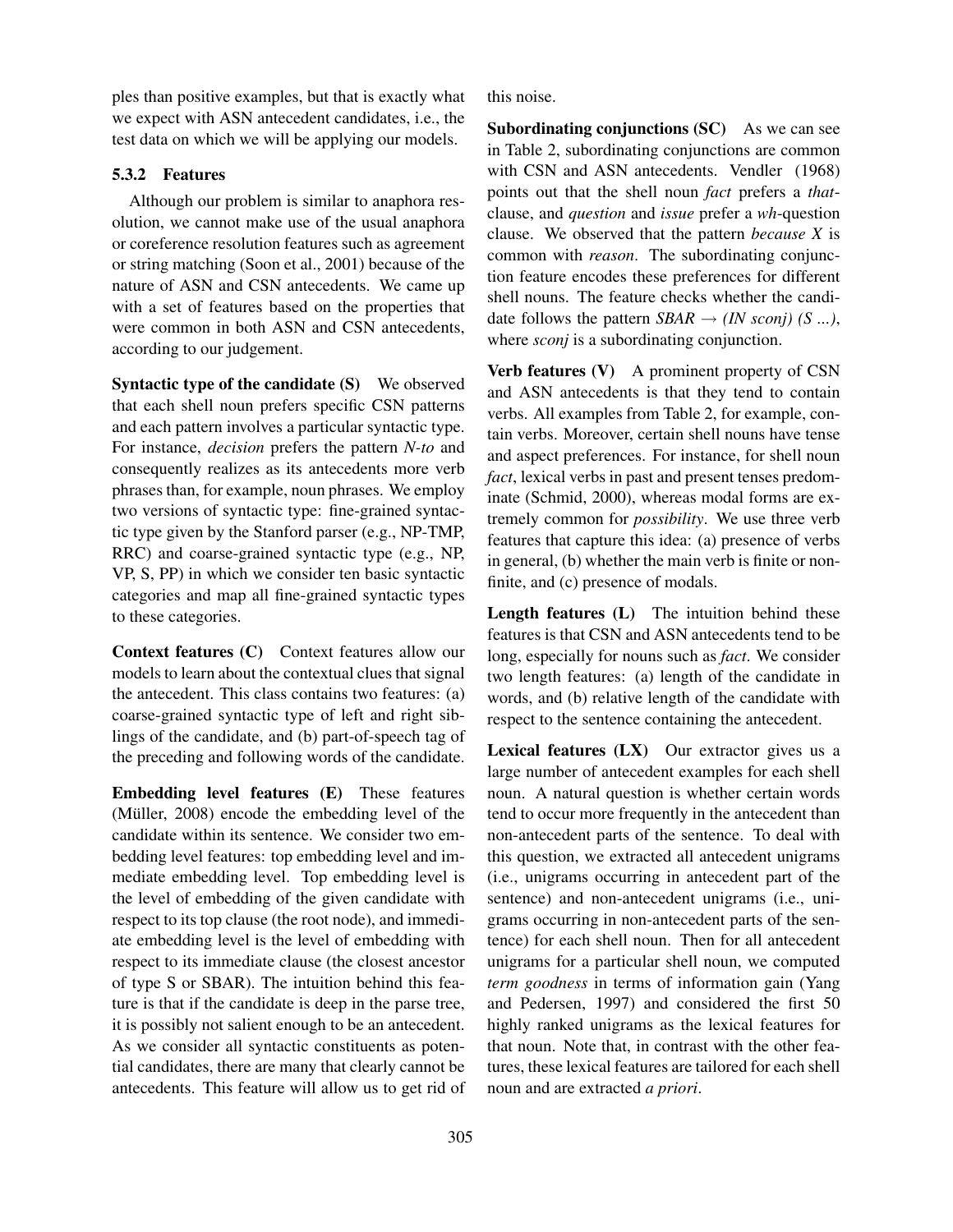#### 5.3.3 Candidate ranking models

Now that we have the set of candidate antecedents and a set of features, we are ready to train CSN antecedent models. We follow the *candidate-ranking* models proposed by Denis and Baldridge (2008) because they allow us to evaluate how good an antecedent candidate is relative to *all* other candidates.

For every shell noun, we gather automatically extracted antecedent data given by the extractor for all instances of that shell noun. Then for each instance in this data, we extract the set *C* as explained in Section 5.3.1. For each candidate  $C_i \in \mathcal{C}$ , we extract a feature vector to create a corresponding set of feature vectors,  $C_f = \{C_{f1}, C_{f2}, ..., C_{fk}\}$ . For every CSN *a<sup>i</sup>* and a set of feature vectors corresponding to its eligible candidates  $C_f = \{C_{f1}, C_{f2},..., C_{fk}\},\$ we create training examples  $(a_i, C_{fi}, rank), \forall C_{fi} \in$  $C_f$ . The rank is 1 if  $C_i$  is same as the *true* antecedent, i.e., the automatically extracted antecedent for that CSN, otherwise the rank is 2. We use the svm rank learn call of SVM*rank* (Joachims, 2002) for training the candidate-ranking models.

#### 6 Testing phase

In this phase, we use the learned candidate ranking models to identify the antecedents of ASNs.

## 6.1 The ASN corpus

We started with about 450 instances for each of the six selected shell nouns (2,700 total instances), containing the pattern  $\{this\ shell\_noun\}$ . The instances were extracted from the NYT. Each instance contains three paragraphs from the corresponding NYT article: the paragraph containing the ASN and two preceding paragraphs as context. After automatically removing duplicates and ASNs with a nonabstract sense (e.g., *this issue* with a publicationrelated sense), we were left with 2,323 instances.

#### 6.2 Antecedent identification

Candidate extraction The search space of ASN antecedents is quite large for two reasons: ASNs tend to have long-distance as well as short-distance antecedents, and there is no clear restriction on the syntactic type of the antecedents. In the ASN corpus, each sentence on average had 49.5 distinct syntactic constituents given by the Stanford parser. If we consider *n* preceding sentences, the sentence containing the anaphor, and one following sentence<sup>8</sup> as sources for antecedents, then the average number of antecedent candidates will be  $49.5 \times (n+2)$ . This is large compared to the search space of ordinary nominal anaphora. In our previous work (Kolhatkar et al., 2013), we have developed methods that identify the sentence containing the antecedent of the ASN before identifying the precise antecedent. In brief, given a set of a fixed number of sentences around the sentence containing an ASN, these methods reliably identify the sentence containing the antecedent. In this paper, we treat these methods as a black box.

Given the sentence containing the antecedent, we extract all syntactic constituents given by the Stanford parser from that sentence as potential antecedent candidates as for the training phase. In the training phase, the antecedent is always contained in the set of syntactic constituents given by the Stanford parser because the extractor obtains the appropriate antecedent using the syntactic information. But in the testing phase, we cannot guarantee that the true antecedent occurs in the extracted syntactic constituents due to the parser's errors. So for robust candidate extraction, we extract all distinct constituents from the 30-best parses instead of only considering the best parse, which increases the average number of candidates from 49.5 to 55.2.

Feature extraction and candidate ranking Given the antecedent candidates, feature extraction and candidate ranking are essentially the same as for the training phase, except of course we do not know the *true* antecedent. Once we have the feature vectors for each antecedent candidate, the appropriate trained model, i.e., the model trained for the corresponding shell noun, is invoked and the candidates are ranked using the svm\_rank\_classify call of SVM*rank* .

# 7 Evaluation

We evaluate the ranked candidates of ASN instances using crowdsourcing.

<sup>8</sup>The ASN corpus contains a few cataphoric examples that do not follow the standard patterns of the CSNs shown in Table 2, but actually refer to an antecedent in the following sentence (e.g., *Mr. Dukakis put this question to him: X*).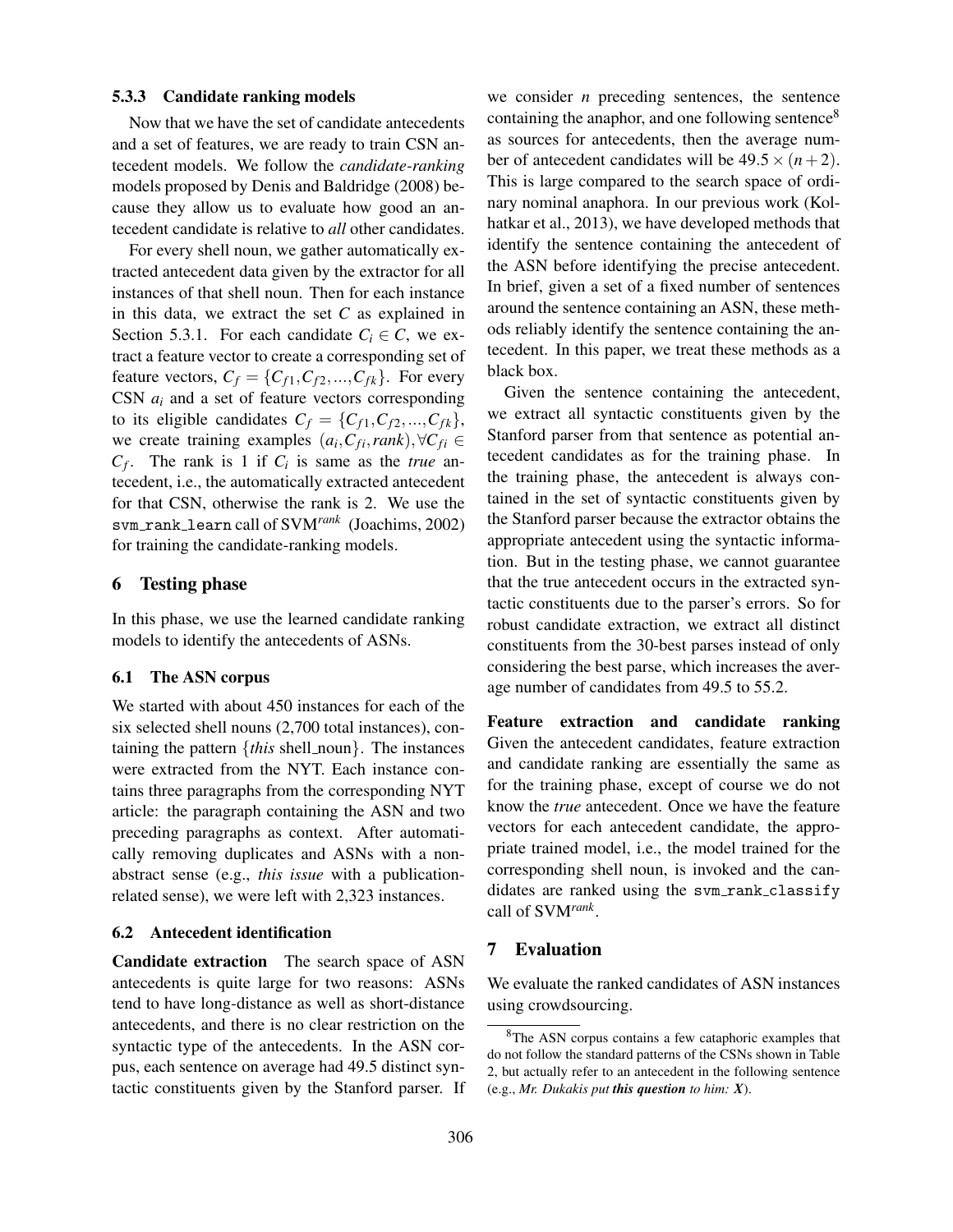**Interface** We chose to use CrowdFlower<sup>9</sup> as our crowdsourcing interface because of its integrated quality-control mechanism. For instance, it throws gold questions randomly at the workers and the workers who do not answer them correctly are not allowed to continue.

We presented to the crowd evaluators the ASN instances from the ASN corpus. Recall that each ASN instance is made up of the paragraph containing the ASN and two preceding paragraphs as context. We displayed the first 10 highly-ranked candidates (ordered randomly) given by our testing phase and asked the evaluators to choose the best answer that represents the ASN antecedent. We encouraged the evaluators to select *None* when they did not agree with any of the displayed answers. We also asked them how satisfied they were with the displayed answers. We provided them with three options: *unsatisfied*, *satisfied*, and *partially satisfied*.

Our job contained 2,323 evaluation units. We asked for 8 judgements per instance and paid 6 cents per evaluation unit. As we were interested in the verdict of native speakers of English, we limited the allowed demographic region to Englishspeaking countries.

Results Among the 2,323 ASN instances, 96% of them were labelled as*satisfied*, 3% as *partially satisfied* and 1% as *unsatisfied*. Only 2% of the instances were labelled as *None*. As expected, evaluators were *unsatisfied* or *partially satisfied* with the options of these instances. These results suggest that our resolution models trained on automatically extracted antecedents of CSNs bring the relevant candidates of ASN antecedents to the top, i.e., within first 10 highly-ranked candidates. This itself is a positive result given the large search space of ASN antecedent candidates (more than 55 candidates on average).

Among the evaluation units, more than half of the evaluators agreed on an answer for 1,810 units. We used these instances for further analysis.

To examine which CSN antecedent features are relevant in identifying ASN antecedents, we carried out ablation experiments with all feature class combinations. We compared the rankings given by our ranker to the crowd's answer using *precision at n*  $(P@n)^{10}$  More specifically, we count the number of instances where the crowd's answers occur within our ranker's first *n* choices. P@*n* then is this count divided by the total number of instances. Note that P@1 is equivalent to the standard precision.

We compared our results against two baselines: *preceding sentence* and *chance*. The preceding sentence baseline chooses the previous sentence as the correct antecedent. The chance baseline chooses a candidate from a uniform random distribution over the set of 10 top-ranked candidates.

The results are shown in Table 4. Although different feature combinations gave the best results for different shell nouns, the features that occur frequently in many best-performing combinations were embedding level (E), lexical (LX), and subordinating conjunction (SC) features. The SC features were particularly effective for *issue* and *question*, where we expected patterns such as *whether X*.

Surprisingly, the syntactic type features (S) did not show up very often in the best-performing feature combinations, suggesting that the ASN antecedents had a greater variety of syntactic types than what was available in our CSN training data.

The context features (C) did not appear in any of the best-performing feature combinations. In fact, they resulted in a sharp decline in the precision. For instance, for *question*, adding the context features to the best-performing combination {E,SC,V,L,LX} resulted in a drop of 16 percentage points. This result was not surprising because although the antecedents of ASNs and CSNs share similar properties such as common words, we know that their context is generally different.

We did not observe specific features associated with Schmid's semantic categories. An exception was the E features which were particularly effective for the factual nouns *fact* and *reason*: the results with them alone gave high precision (0.68 for *fact* and 0.72 for *reason*). That said, the E features were present in most of the best-performing combinations even for the shell nouns in other semantic categories.

<sup>9</sup>http://crowdflower.com/

<sup>10</sup>CrowdFlower gives us a unique answer for each instance, which we take to be the crowd's answer. During annotation, every annotator is presented with a few gold questions randomly and each annotator is assigned a trust score based on her performance on these gold questions. The unique answer for an instance is the answer with the highest sum of trusts.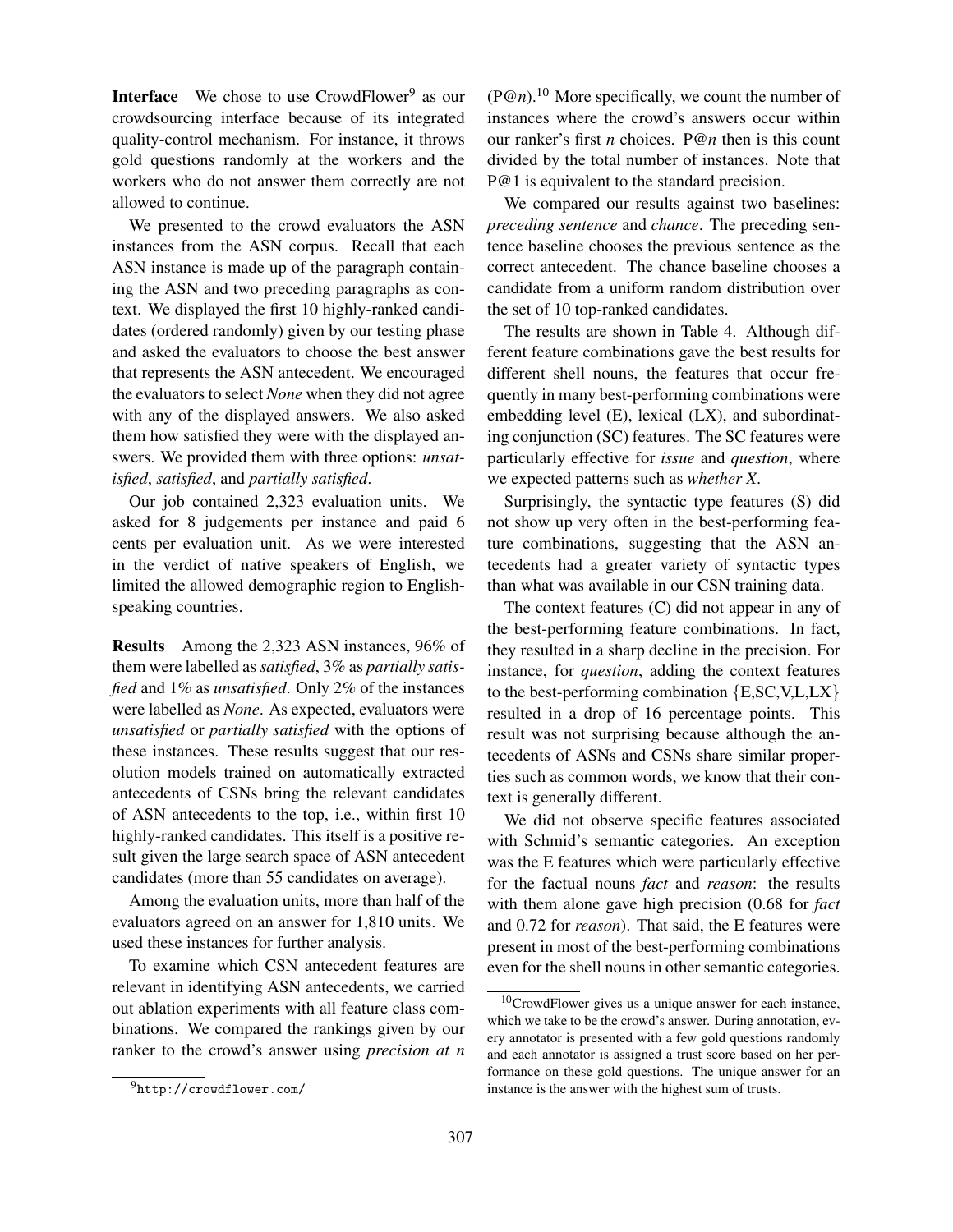| P@3<br>P@4<br>P@1<br>P@2<br>P@1<br>P@2<br>P@3<br>P@4<br><b>Features</b><br><b>Features</b><br>$.70*$<br>$.72*$<br>.94<br>E,V,L<br>.93<br>E,L,LX<br>.85<br>.91<br>.86<br>.90<br>$.68*$<br>$\{E,V\}$<br>$.72*$<br>E, V, L, LX<br>.92<br>.85<br>.90<br>.92<br>.86<br>.95<br>$.69*$<br>.94<br>E, SC, LX<br>E, SC, L, LX<br>$.66*$<br>.84<br>.90<br>.92<br>.95<br>.83<br>PSbaseline<br>PSbaseline<br>.44<br>.40<br><b>issue</b> $(3,000 \text{ train and } 303 \text{ test instances})$<br><b>decision</b> (42,332 train and 390 test instances)<br>P@1<br>P@2<br>P@3<br>P@4<br>P@1<br>P@2<br>P@3<br>P@4<br><b>Features</b><br><b>Features</b><br>$.47*$<br>.78<br>$.35*$<br>.67<br>.76<br>${SC, L}$<br>.59<br>.71<br>E, LX<br>.53<br>${SC, L, LX}$<br>$.46*$<br>$\{E, SC, LX\}$<br>$.30*$<br>.81<br>.75<br>.60<br>.70<br>.48<br>.65<br>${S, E, SC, L, LX}$ .40*<br>.81<br>$\{E, SC, V, L, LX\}.27$<br>.61<br>.72<br>.69<br>.44<br>.57<br>PSbaseline<br>.30<br>PSbaseline<br>.21<br><b>possibility</b> (11,735 train and 278 test instances)<br><b>question</b> (9,336 train and 440 test instances)<br>P@2<br>P@3<br>P@4<br>P@1<br>P@1<br>P@2<br>P@3<br>P@4<br><b>Features</b><br>$.56*$<br>$.70*$<br>${SC, L, LX}$<br>E, SC, V, L, LX<br>.90<br>.87<br>.92<br>.82<br>.87<br>.75<br>$.68*$<br>$\{E, SC\}$<br>$.56^*$<br>.83<br>.88<br>.91<br>.87<br>.76<br>.91<br>$.69*$<br>E,L,LX<br>$.54*$<br>.80<br>.87<br>.91<br>.86<br>.76<br>.91<br>.25<br>.34<br>PSbaseline | $\int$ <b><i>fact</i></b> (43,000 train and 472 test instances) |  |  |  |  | <b>reason</b> (4,520 train and 443 test instances) |  |  |  |  |
|----------------------------------------------------------------------------------------------------------------------------------------------------------------------------------------------------------------------------------------------------------------------------------------------------------------------------------------------------------------------------------------------------------------------------------------------------------------------------------------------------------------------------------------------------------------------------------------------------------------------------------------------------------------------------------------------------------------------------------------------------------------------------------------------------------------------------------------------------------------------------------------------------------------------------------------------------------------------------------------------------------------------------------------------------------------------------------------------------------------------------------------------------------------------------------------------------------------------------------------------------------------------------------------------------------------------------------------------------------------------------------------------------------------------------------------------------------------|-----------------------------------------------------------------|--|--|--|--|----------------------------------------------------|--|--|--|--|
|                                                                                                                                                                                                                                                                                                                                                                                                                                                                                                                                                                                                                                                                                                                                                                                                                                                                                                                                                                                                                                                                                                                                                                                                                                                                                                                                                                                                                                                                |                                                                 |  |  |  |  |                                                    |  |  |  |  |
|                                                                                                                                                                                                                                                                                                                                                                                                                                                                                                                                                                                                                                                                                                                                                                                                                                                                                                                                                                                                                                                                                                                                                                                                                                                                                                                                                                                                                                                                |                                                                 |  |  |  |  |                                                    |  |  |  |  |
|                                                                                                                                                                                                                                                                                                                                                                                                                                                                                                                                                                                                                                                                                                                                                                                                                                                                                                                                                                                                                                                                                                                                                                                                                                                                                                                                                                                                                                                                |                                                                 |  |  |  |  |                                                    |  |  |  |  |
|                                                                                                                                                                                                                                                                                                                                                                                                                                                                                                                                                                                                                                                                                                                                                                                                                                                                                                                                                                                                                                                                                                                                                                                                                                                                                                                                                                                                                                                                |                                                                 |  |  |  |  |                                                    |  |  |  |  |
|                                                                                                                                                                                                                                                                                                                                                                                                                                                                                                                                                                                                                                                                                                                                                                                                                                                                                                                                                                                                                                                                                                                                                                                                                                                                                                                                                                                                                                                                |                                                                 |  |  |  |  |                                                    |  |  |  |  |
|                                                                                                                                                                                                                                                                                                                                                                                                                                                                                                                                                                                                                                                                                                                                                                                                                                                                                                                                                                                                                                                                                                                                                                                                                                                                                                                                                                                                                                                                |                                                                 |  |  |  |  |                                                    |  |  |  |  |
|                                                                                                                                                                                                                                                                                                                                                                                                                                                                                                                                                                                                                                                                                                                                                                                                                                                                                                                                                                                                                                                                                                                                                                                                                                                                                                                                                                                                                                                                |                                                                 |  |  |  |  |                                                    |  |  |  |  |
|                                                                                                                                                                                                                                                                                                                                                                                                                                                                                                                                                                                                                                                                                                                                                                                                                                                                                                                                                                                                                                                                                                                                                                                                                                                                                                                                                                                                                                                                |                                                                 |  |  |  |  |                                                    |  |  |  |  |
|                                                                                                                                                                                                                                                                                                                                                                                                                                                                                                                                                                                                                                                                                                                                                                                                                                                                                                                                                                                                                                                                                                                                                                                                                                                                                                                                                                                                                                                                |                                                                 |  |  |  |  |                                                    |  |  |  |  |
|                                                                                                                                                                                                                                                                                                                                                                                                                                                                                                                                                                                                                                                                                                                                                                                                                                                                                                                                                                                                                                                                                                                                                                                                                                                                                                                                                                                                                                                                |                                                                 |  |  |  |  |                                                    |  |  |  |  |
|                                                                                                                                                                                                                                                                                                                                                                                                                                                                                                                                                                                                                                                                                                                                                                                                                                                                                                                                                                                                                                                                                                                                                                                                                                                                                                                                                                                                                                                                |                                                                 |  |  |  |  |                                                    |  |  |  |  |
|                                                                                                                                                                                                                                                                                                                                                                                                                                                                                                                                                                                                                                                                                                                                                                                                                                                                                                                                                                                                                                                                                                                                                                                                                                                                                                                                                                                                                                                                |                                                                 |  |  |  |  |                                                    |  |  |  |  |
|                                                                                                                                                                                                                                                                                                                                                                                                                                                                                                                                                                                                                                                                                                                                                                                                                                                                                                                                                                                                                                                                                                                                                                                                                                                                                                                                                                                                                                                                | <b>Features</b>                                                 |  |  |  |  |                                                    |  |  |  |  |
|                                                                                                                                                                                                                                                                                                                                                                                                                                                                                                                                                                                                                                                                                                                                                                                                                                                                                                                                                                                                                                                                                                                                                                                                                                                                                                                                                                                                                                                                |                                                                 |  |  |  |  |                                                    |  |  |  |  |
|                                                                                                                                                                                                                                                                                                                                                                                                                                                                                                                                                                                                                                                                                                                                                                                                                                                                                                                                                                                                                                                                                                                                                                                                                                                                                                                                                                                                                                                                | $\{E, SC, LX\}$                                                 |  |  |  |  |                                                    |  |  |  |  |
|                                                                                                                                                                                                                                                                                                                                                                                                                                                                                                                                                                                                                                                                                                                                                                                                                                                                                                                                                                                                                                                                                                                                                                                                                                                                                                                                                                                                                                                                | $\{E, SC, V, LX\}$                                              |  |  |  |  |                                                    |  |  |  |  |
|                                                                                                                                                                                                                                                                                                                                                                                                                                                                                                                                                                                                                                                                                                                                                                                                                                                                                                                                                                                                                                                                                                                                                                                                                                                                                                                                                                                                                                                                | PSbaseline                                                      |  |  |  |  |                                                    |  |  |  |  |

Table 4: Evaluation of our ranker for antecedents of six ASNs. For each noun we show the three best-performing feature combinations. P@n is the precision at rank  $n (P@1 =$  standard precision). Boldface indicates the best in the column. PSbaseline = preceding sentence baseline. The  $P@1$  results significantly higher than PSbaseline are marked with <sup>\*</sup>(two-sample  $\chi^2$  test:  $p < 0.05$ ). The chance baseline results were 0.1, 0.2, 0.3, and 0.4 for P@1, P@2, P@3, and P@4, respectively.

The only previous work with which our results could be compared is that of Kolhatkar and Hirst (2012). The work reports precision in the range of 0.41 to 0.61 in resolving *this issue* anaphora in the Medline domain. In our case, for *this issue* instances from the NYT corpus, we achieved precision in the range of 0.40 to 0.47. Furthermore, we applied our models to resolve *this issue* instances from Kolhatkar and Hirst's  $(2012)$  work.<sup>11</sup> Even with models trained on automatically labelled CSN antecedents, we achieved similar results to Kolhatkar and Hirst's results: P@1 of 0.45, P@2 of 0.59, P@3 of 0.65, and P@4 of 0.67. These results show the domain robustness of our methods with respect to the shell noun *issue*. Recall that Kolhatkar and Hirst (2012) looked at only very specific cases of *this issue* and used manually annotated data (Section 2), as opposed to the automatically extracted CSN antecedent data we use.

#### 8 Discussion and conclusion

The goal of this paper was to examine to what extent CSNs help in interpreting ASNs. Based on the evaluators' satisfaction level and very few *None* responses, we conclude that our models trained on CSN antecedents were able to bring the relevant ASN antecedent candidates into the top 10 candidates.

When we applied the models trained on CSN antecedents to interpret ASNs, we achieved precision in the range of 0.35 to 0.72. The precision results as high as 0.72 for *reason* and 0.70 for *fact* and *question* support our hypothesis that the linguistic knowledge provided by CSN antecedents helps in identifying the antecedents of ASNs. We observed different behaviour for different nouns. The mental nouns *issue* and *decision* in general were harder to interpret than other shell nouns. The models trained on CSNs achieved precisions of 0.35 for *decision* and 0.47 for *issue*. So there is still much room for improvement. That said, for the same nouns, the antecedents were in the first four ranks about 76% to 81% of the times,

 $11$ We thank an anonymous reviewer for suggesting this to us.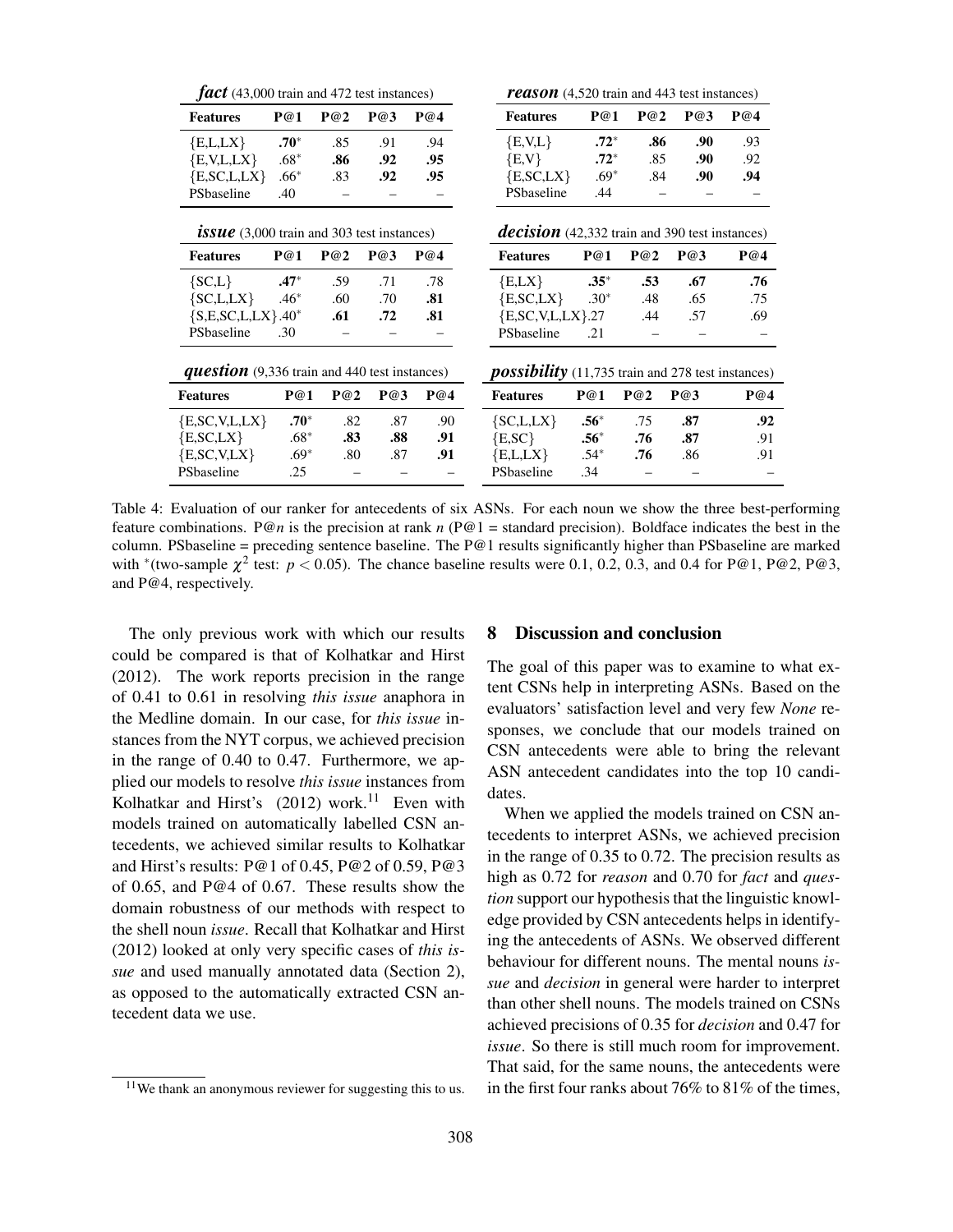suggesting that in future research, our models can be used as base models to reduce the large search space of ASN antecedent candidates.

We observed a wide range of performance for different shell nouns. One reason is that the size of the training data was different for different shell nouns. After excluding the noisy examples (Section 5.2), there were about 43,000 training examples for *fact*, but only about 3,000 for *issue*. In addition, a particular shell concept itself can be difficult, e.g., the very idea of what counts as an *issue* is more fuzzy than what counts as a *fact*.

One limitation of our approach is that it only learns the properties that are present in CSN antecedents. However, ASN antecedents have additional properties which are not always captured by CSN antecedents. For instance, for the shell noun *decision*, most of the training examples were infinitive phrases of the form *to X*. But antecedents of the ASN *decision* were mostly court decisions and were expressed with full sentences.

Moreover, although the models trained on CSN antecedents are able to encode characteristic features associated with the general shell concept, they are unable to distinguish between two competing candidates both containing the characteristic features of that shell concept. For instance, our approach will not be able to handle the constructed examples in (7).

- (7) The teacher erased the solutions before John had time to copy them out, as he had momentarily been distracted by a band playing outside.
	- a) This fact infuriated him, as the teacher always erased the board quickly and John suspected it was just to punish anyone who was lost in thought, even for a moment.
	- b) This fact infuriated the teacher, who had already told John several times to focus on class work.

Here, both propositions possess properties of the shell concept *fact*. Understanding the context of the anaphor itself is crucial in correctly identifying the fact in each case, which cannot be learnt from CSN antecedents due to their specific context patterns.

A number of extensions are planned for this work. First, we plan to use both kinds of data, CSN and ASN antecedent data, which will give us a basis for developing a better performing ASN resolver. We also plan to incorporate contextual features (e.g., right-frontier rule (Webber, 1991) and context ranking (Eckert and Strube, 2000)). Finally, we will examine whether a model trained for one shell noun can be generalized to other shell nouns from the same semantic category.

# Acknowledgements

We thank the anonymous reviewers for their constructive comments. This material is based upon work supported by the United States Air Force and the Defense Advanced Research Projects Agency under Contract No. FA8650-09-C-0179, Ontario/Baden-Wurttemberg Faculty Research Ex- ¨ change, and the University of Toronto.

# References

- Nicholas Asher. 1993. *Reference to Abstract Objects in Discourse*. Kluwer Academic Publishers, Dordrecht, Netherlands.
- Donna K. Byron. 2004. *Resolving pronominal reference to abstract entities*. Ph.D. thesis, Rochester, New York: University of Rochester.
- Pascal Denis and Jason Baldridge. 2008. Specialized models and ranking for coreference resolution. In *Proceedings of the 2008 Conference on Empirical Methods in Natural Language Processing*, pages 660–669, Honolulu, Hawaii, October. Association for Computational Linguistics.
- Miriam Eckert and Michael Strube. 2000. Dialogue acts, synchronizing units, and anaphora resolution. *Journal of Semantics*, 17:51–89.
- Gill Francis. 1986. *Anaphoric Nouns*. Discourse Analysis Monographs 11, Birmingham: English Language Research, University of Birmingham.
- M. A. K. Halliday and Ruqaiya Hasan. 1976. *Cohesion in English*. Longman Pub Group.
- Marti A. Hearst. 1992. Automatic acquisition of hyponyms from large text corpora. In *In Proceedings of the 14th International Conference on Computational Linguistics*, pages 539–545, Nantes, France. Association for Computational Linguistics.
- Roz Ivanic. 1991. Nouns in search of a context: A study of nouns with both open- and closed-system characteristics. *International Review of Applied Linguistics in Language Teaching*, 29:93–114.
- Thorsten Joachims. 2002. Optimizing search engines using clickthrough data. In *ACM SIGKDD Conference*